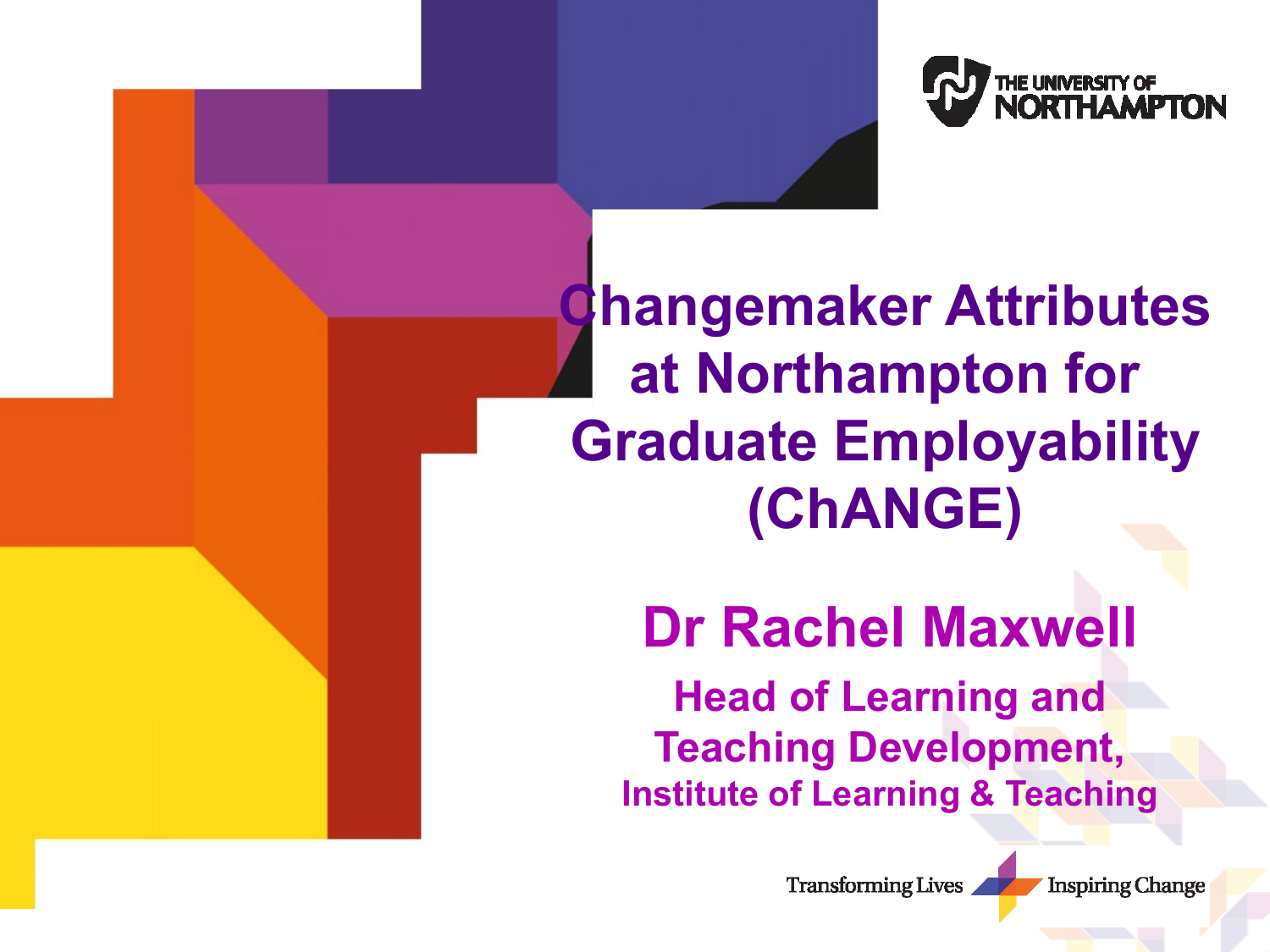### Being a Changemaker Campus

- Social innovation new ways that work (Mulgan et al, 2007)
- Positive social change in response to an identified need or problem
- UN accredited as a Changemaker Campus by AshokaU – network of global social innovators in February 2012

## **So what?**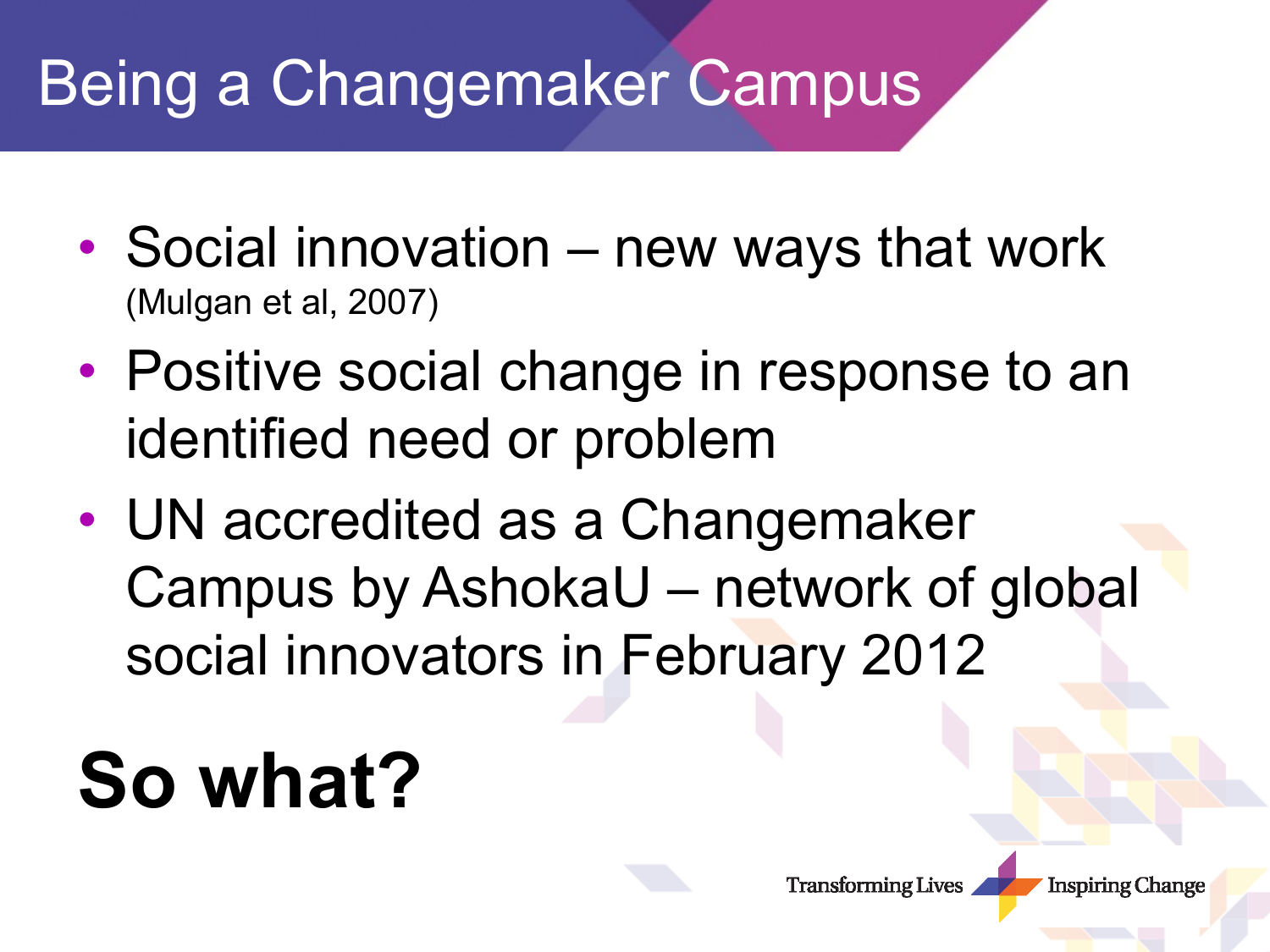#### AshokaU Unifying Principles for Changemaking

- 1. Believe in a responsibility to make positive changes in society
- 2. Have the power and resources to make a difference (tangible and intangible)
- 3. Take initiative to bring about innovative change, local and systemic
- 4. Work with others to maximise impact, working in groups and networks
- 5. Know and live authentically according to one's values
- 6. Practise empathy by engaging in another person's world without judgement

**Transforming Lives**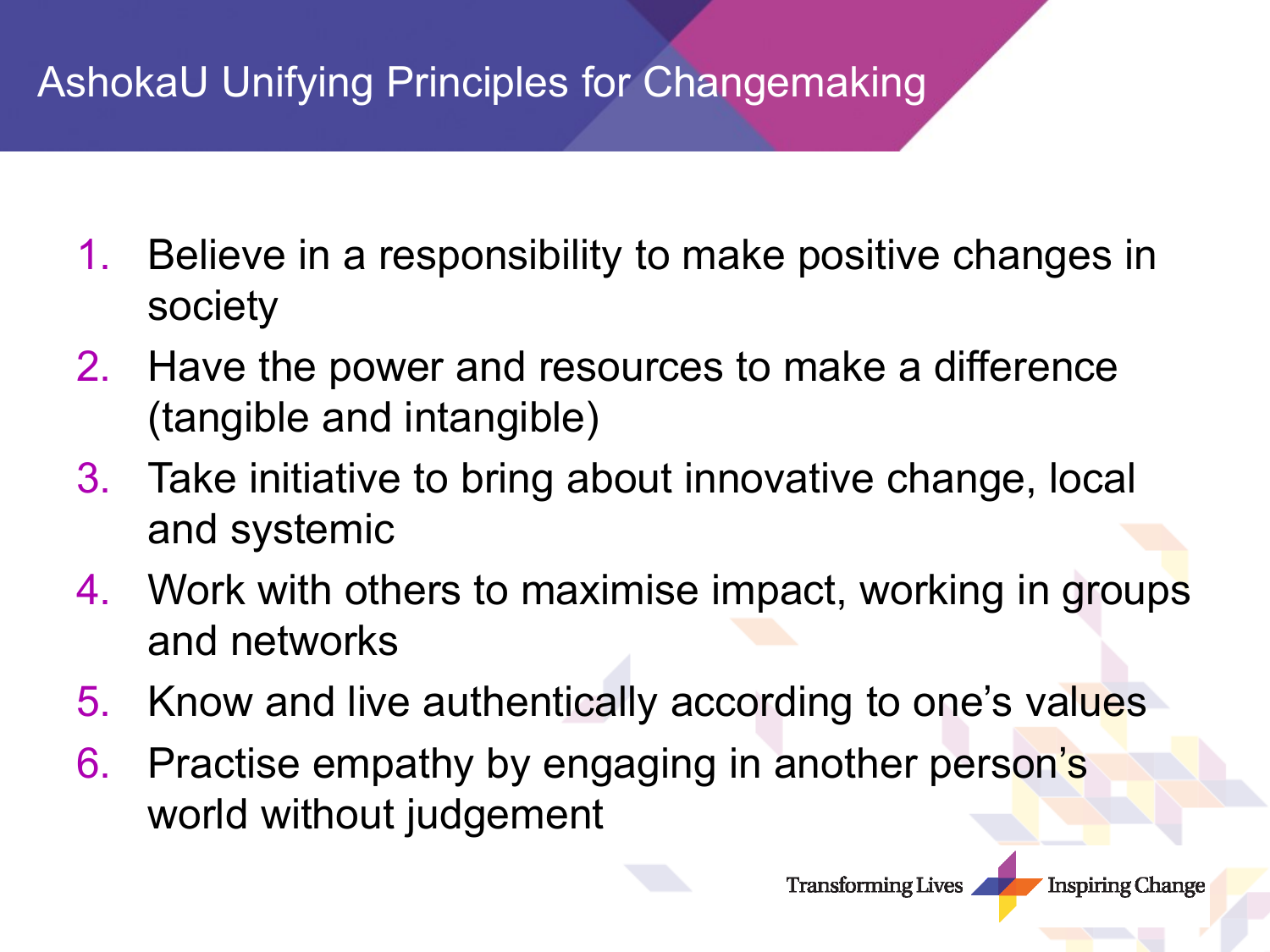### Changemaker Attributes

- Self-confidence
- Perseverance
- Internal locus of control
- Self-awareness
- Action orientation
- Innovation and creativity
- Critical thinking
- Empathy
- Reflective
- Communication
- Emotional and social intelligence
- Problem-solving
- Leader
- Values driven

**Transforming Lives**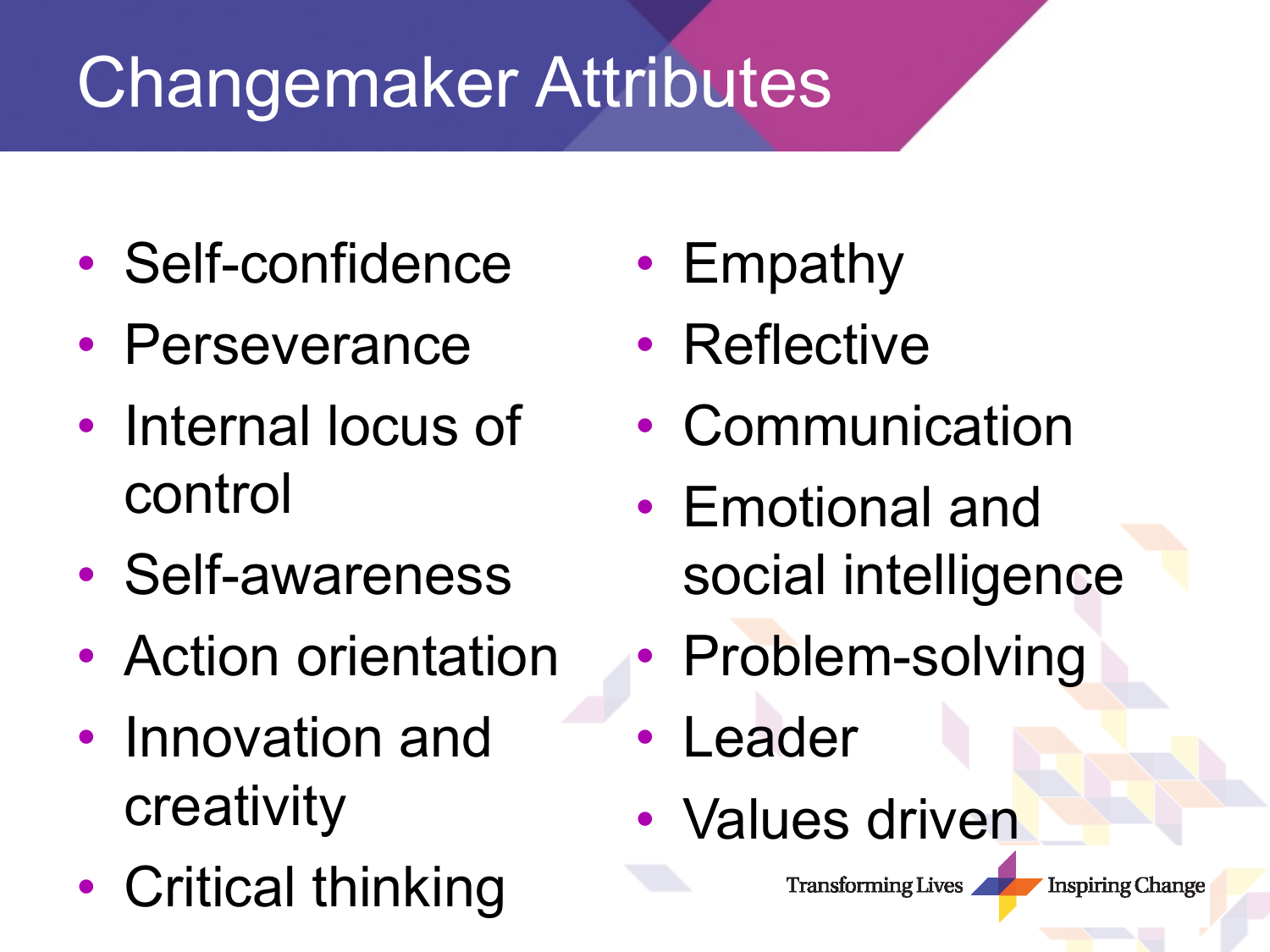# Link to Employability

- Opportunity Recognition
- **Problem-solving**, analysis and investigation
- Persuading, influencing and negotiation
- **Leadership**
- Self-management
- Organisation and Action Planning
- **Communication**
- Teamwork
- **Networking**
- **Positive Work Ethic**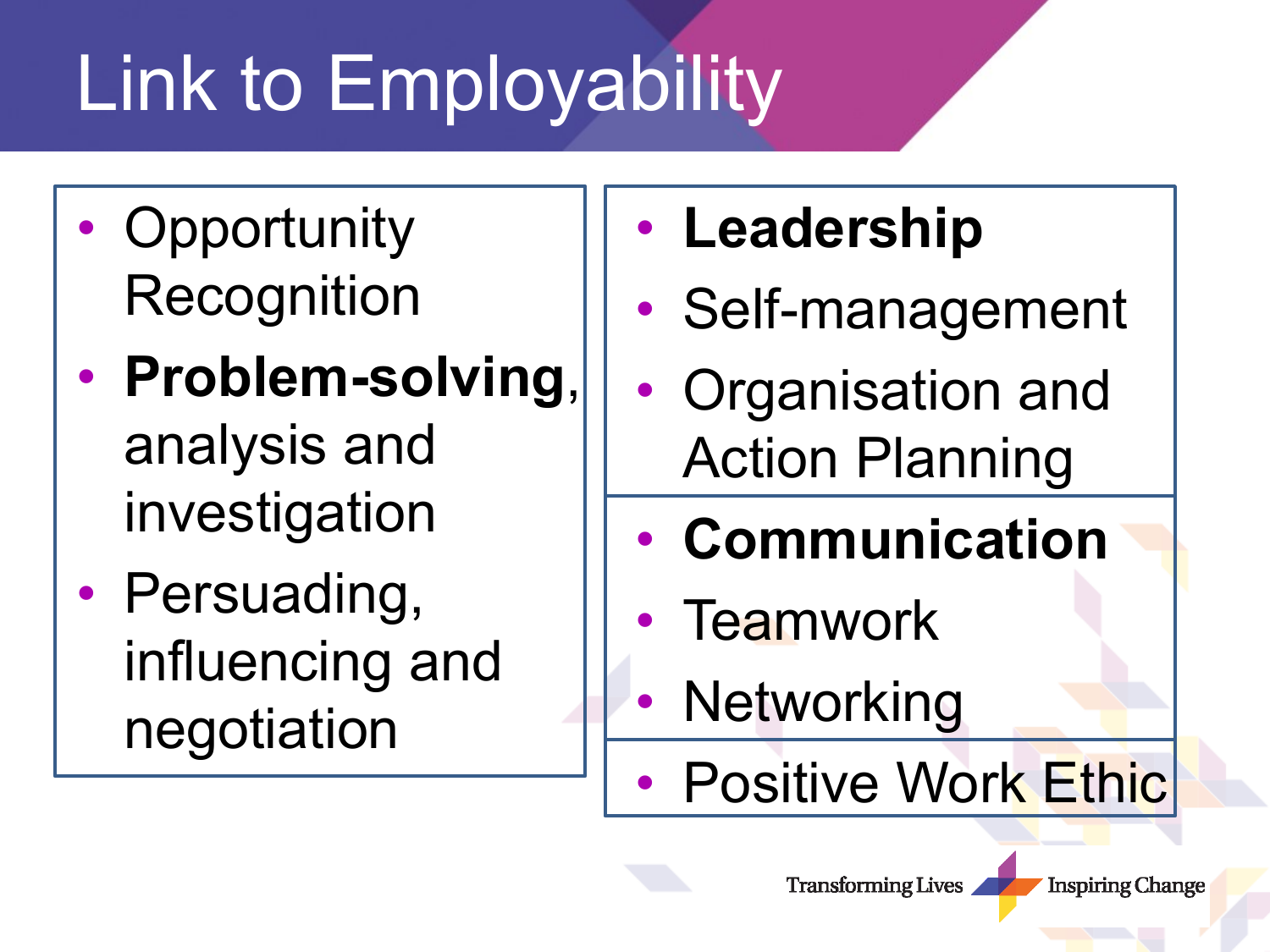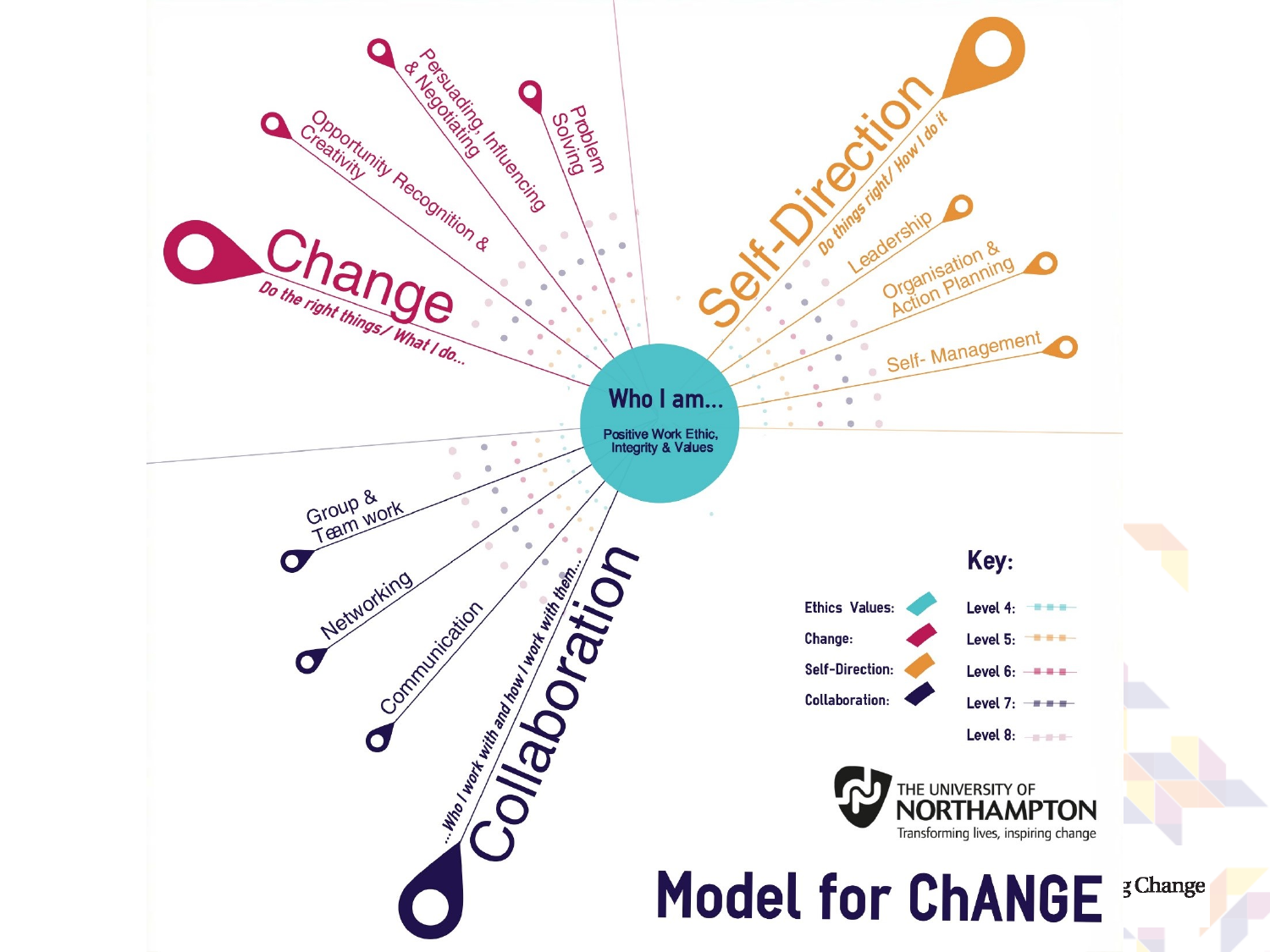**The University of Northampton is committed to developing knowledgeable graduates, who are socially responsible, digitally proficient and highly employable global citizens - the Changemakers of the future.** 

Expectation that you can apply them in both digital and non-digital contexts

**Transforming Lives**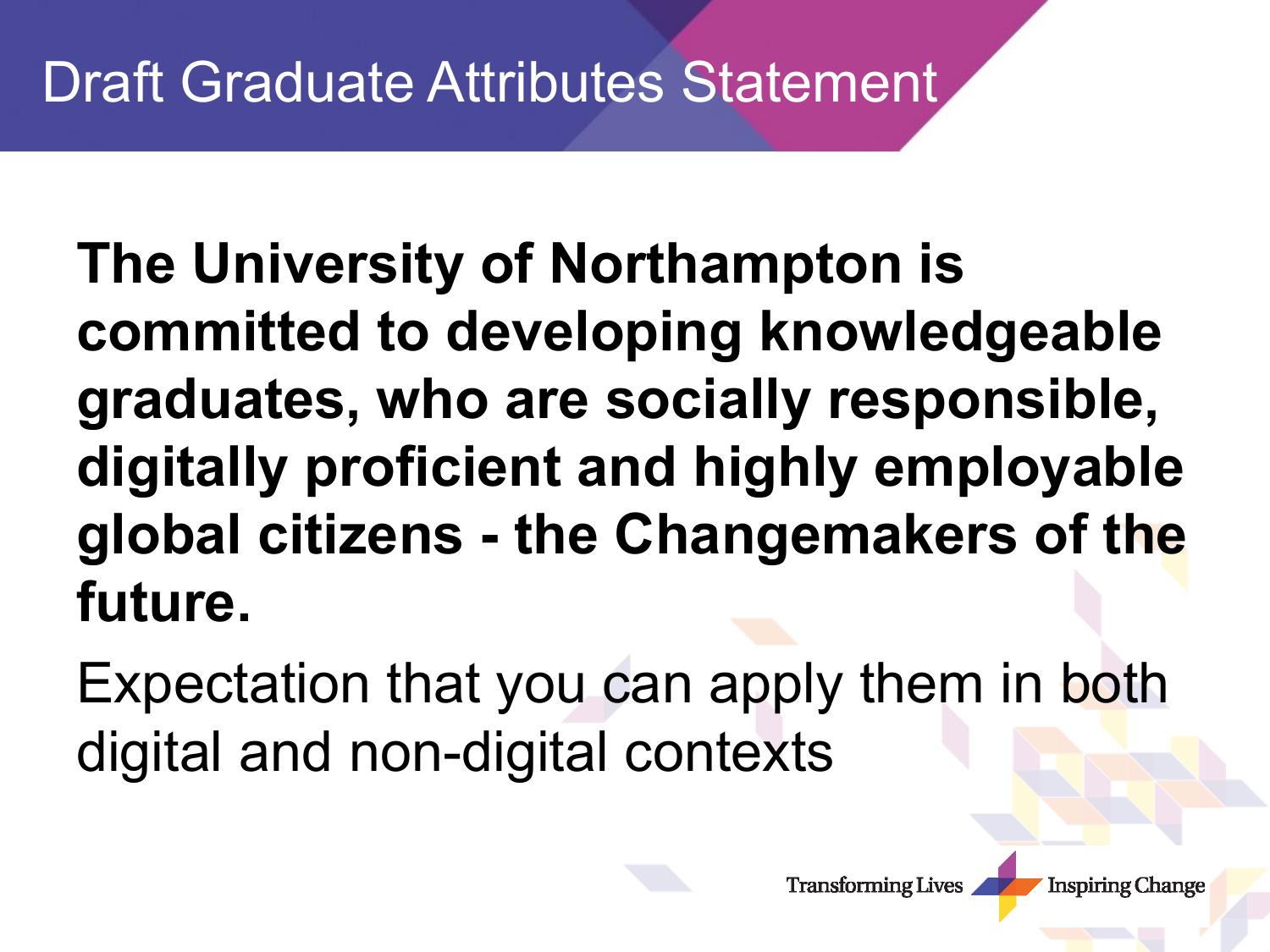## **Self-Direction**

- **On graduation, our students use evidence, analysis and critical reflection to achieve and encourage others to generate positive, values-driven impact for themselves and their communities.**
- **Leadership:** Students are responsible and accountable decision makers, who apply strategies to inspire others and secure commitment to effect sustainable change.

**Transforming Lives**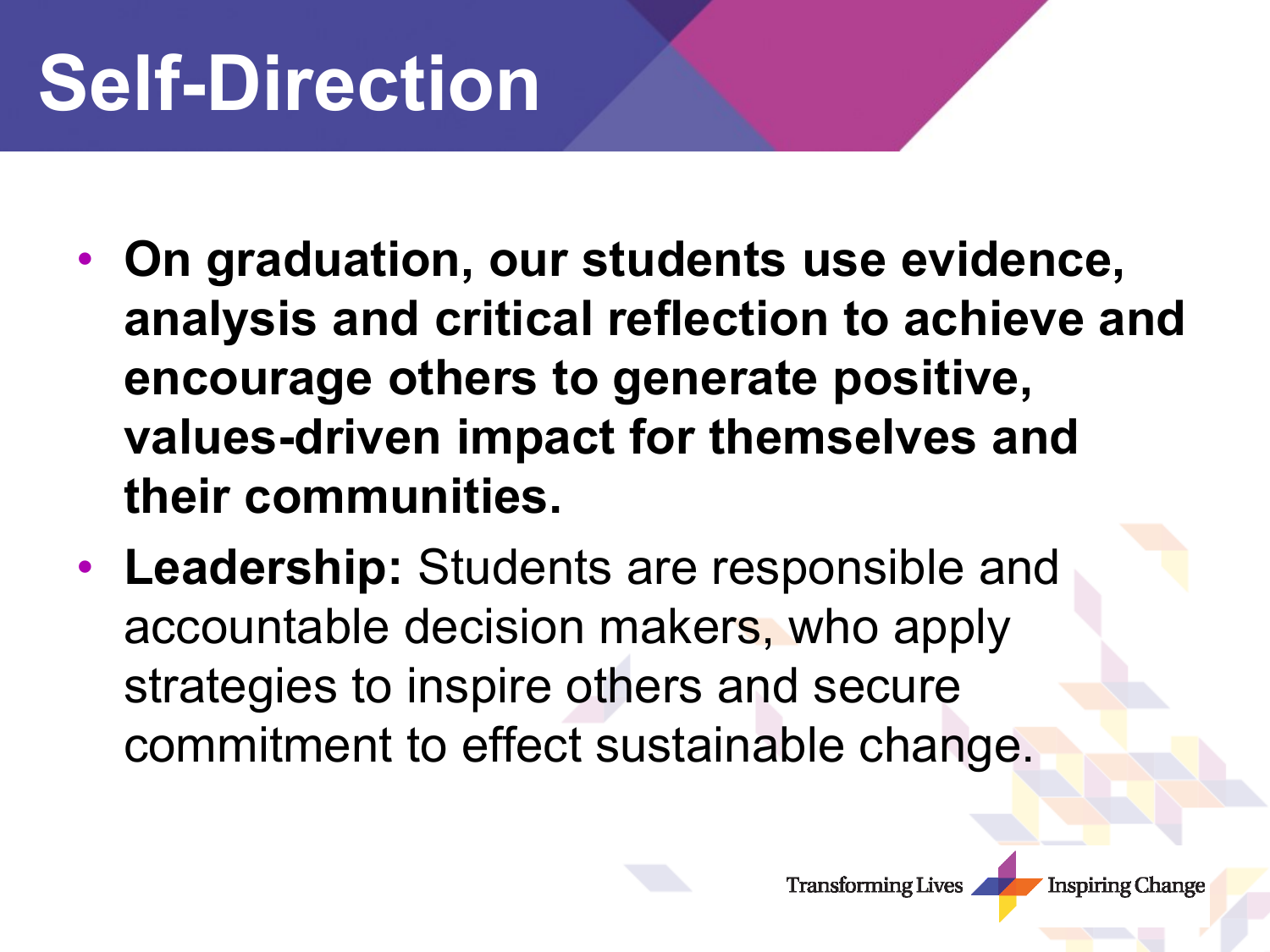

- **On graduation, our students are socially responsible problem solvers, who apply knowledge of their chosen field to identify, create, promote and manage opportunities for positive change.**
- **Persuading, Influencing and Negotiating:**  Students articulate ideas and concepts confidently and knowledgeably to a variety of audiences, demonstrating perseverance to reach consensus and obtain commitment to a shared vision **Transforming Lives Inspiring Change**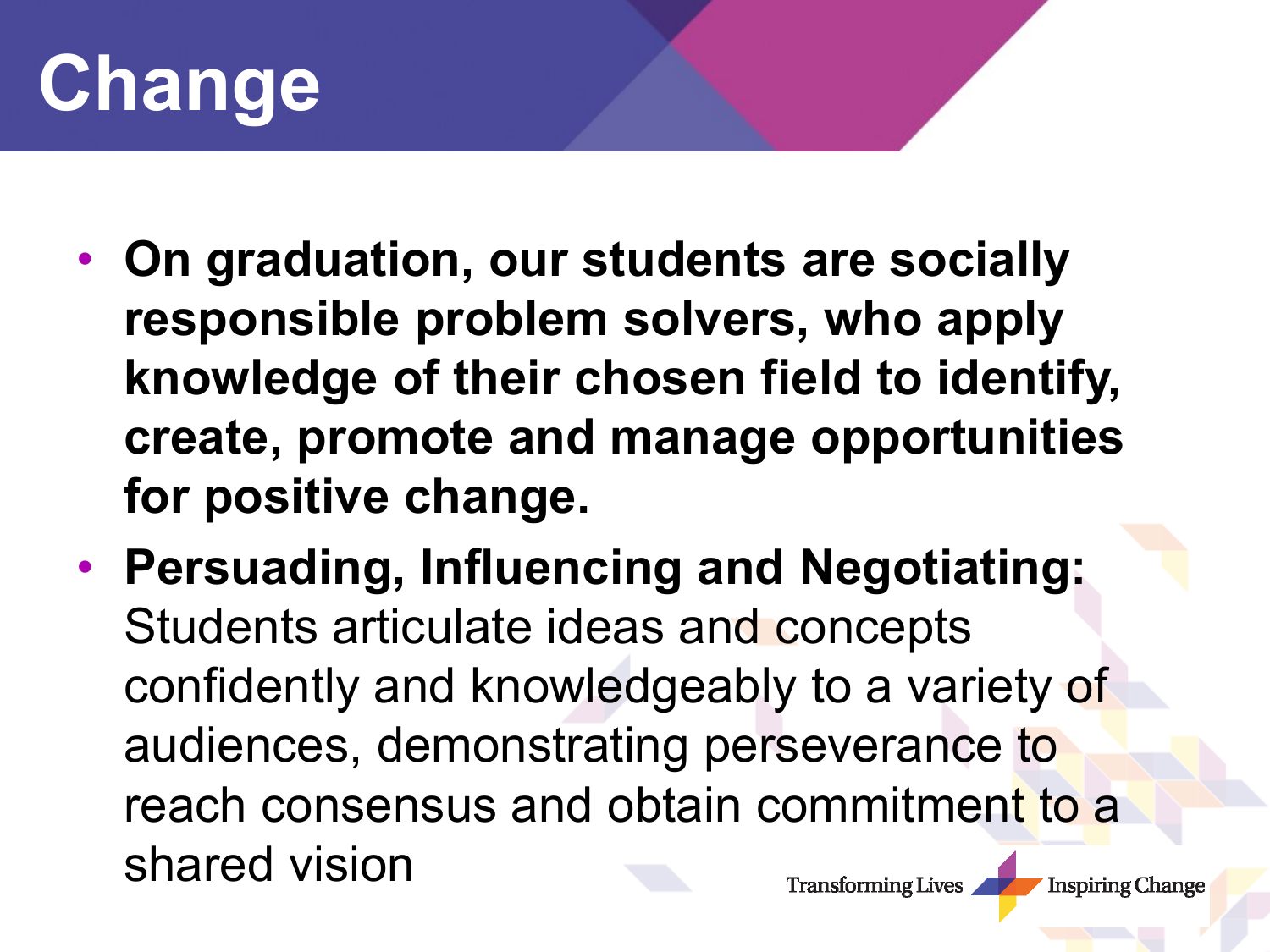## **Collaboration**

- **On graduation, our students learn and create effectively and collaboratively through meaningful professional connections with others, in physical and digital contexts.**
- **Teamwork:** Students establish and maintain effective teams; valuing others, meeting challenges and actively reflecting upon the experience.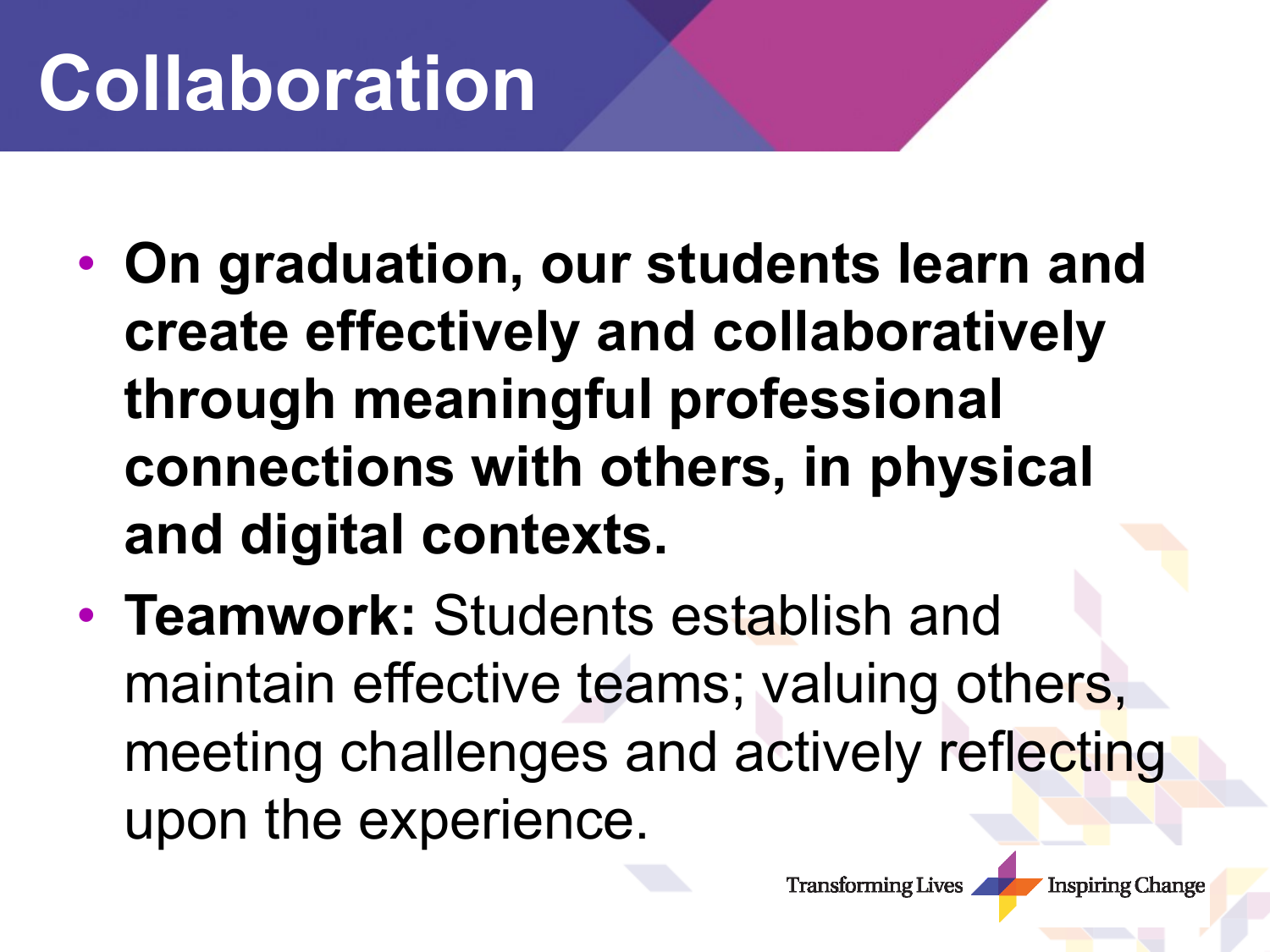#### **Positive Work Ethic, Integrity & Values**

• **The actions and behaviours of our graduates are driven by an awareness of personal and professional values motivating them to achieve positive social impact.**



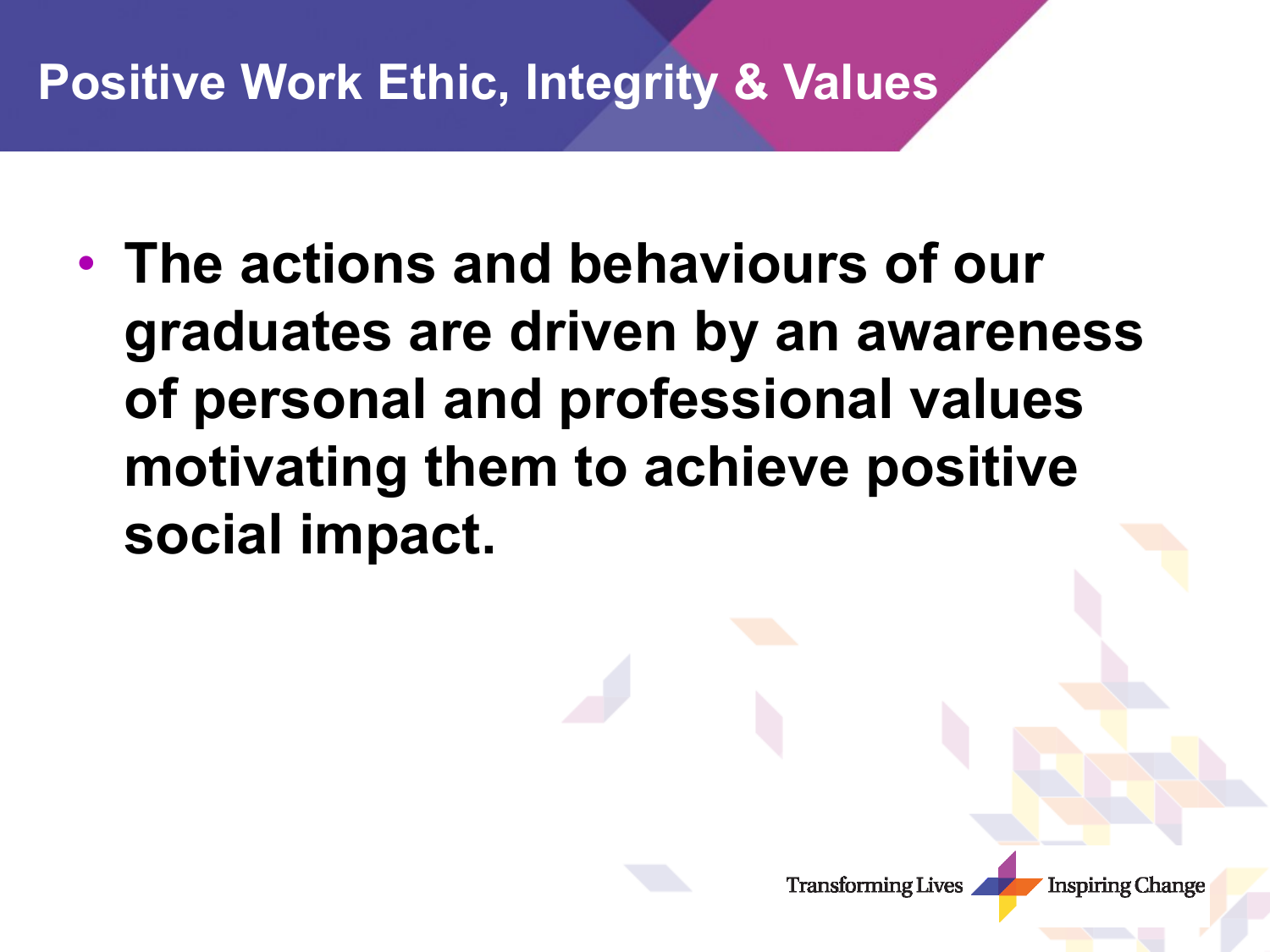**The University of Northampton is committed to developing knowledgeable graduates, who are socially responsible, digitally proficient and highly employable global citizens - the Changemakers of the future.** 

- **Take this statement and provide a critique, an adaptation and an enhancement**
- **<http://tinyurl.com/change-uvu>**

**Transforming Lives**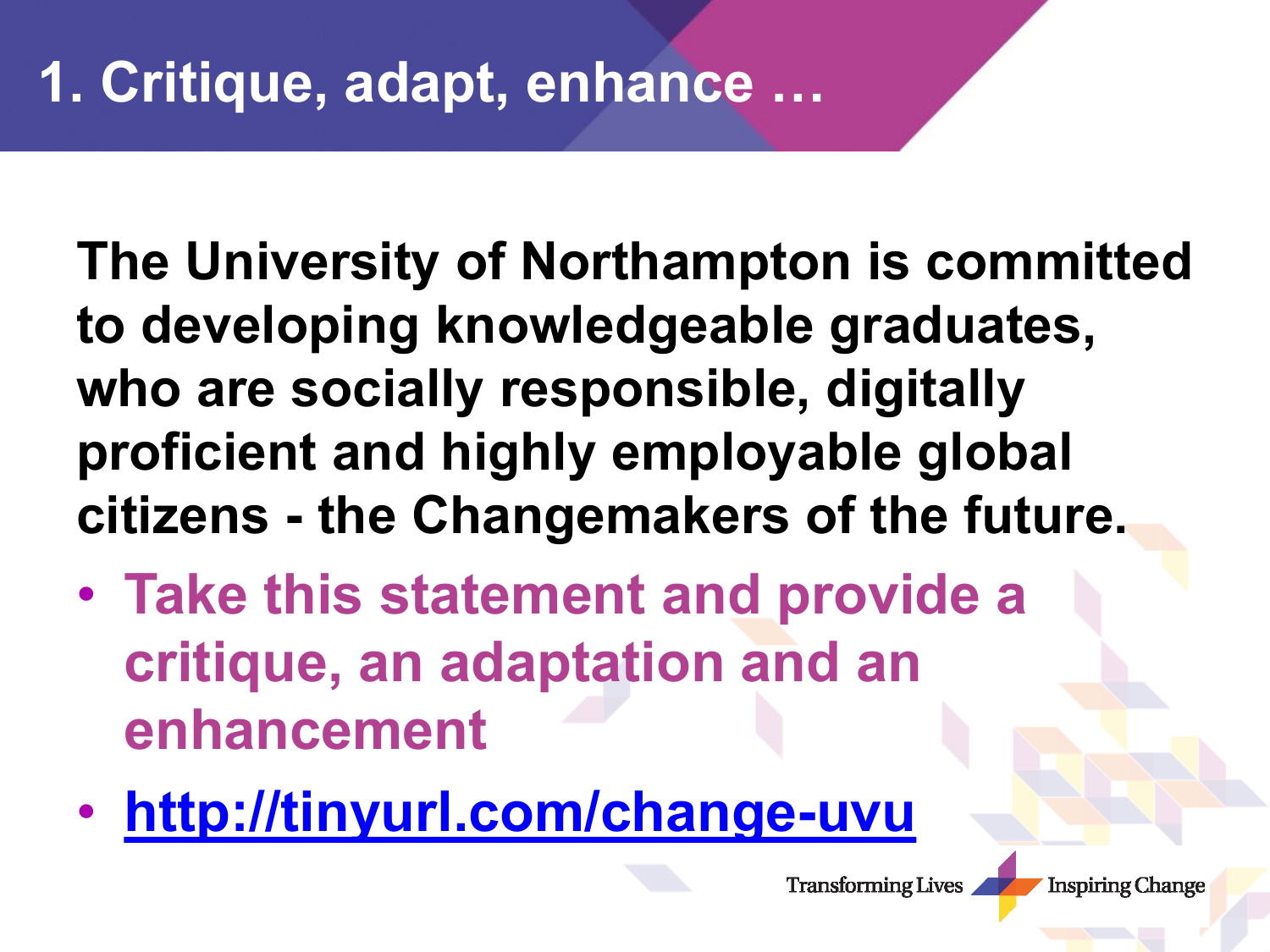# **2. ChANGE @ UVU**

Consider the framework and then the example statements

#### **How would you adapt / critique or enhance the framework and the statements for use in your context?**

**Transforming Lives**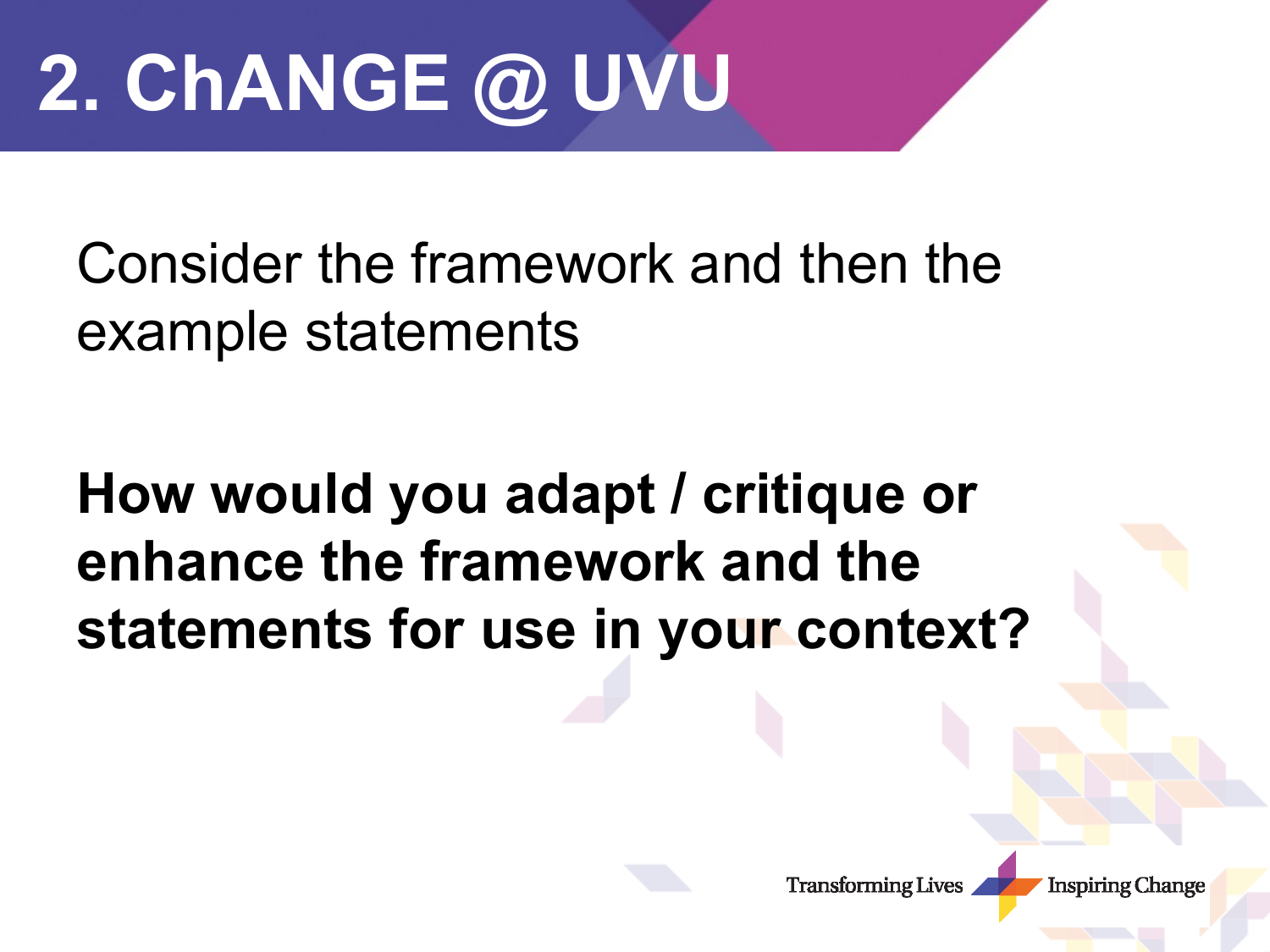# **3. ChANGE @ UVU**

Consider the framework and then the example statements

**Pick another statement heading – how would you write the underpinning narrative in your context (for graduates)?**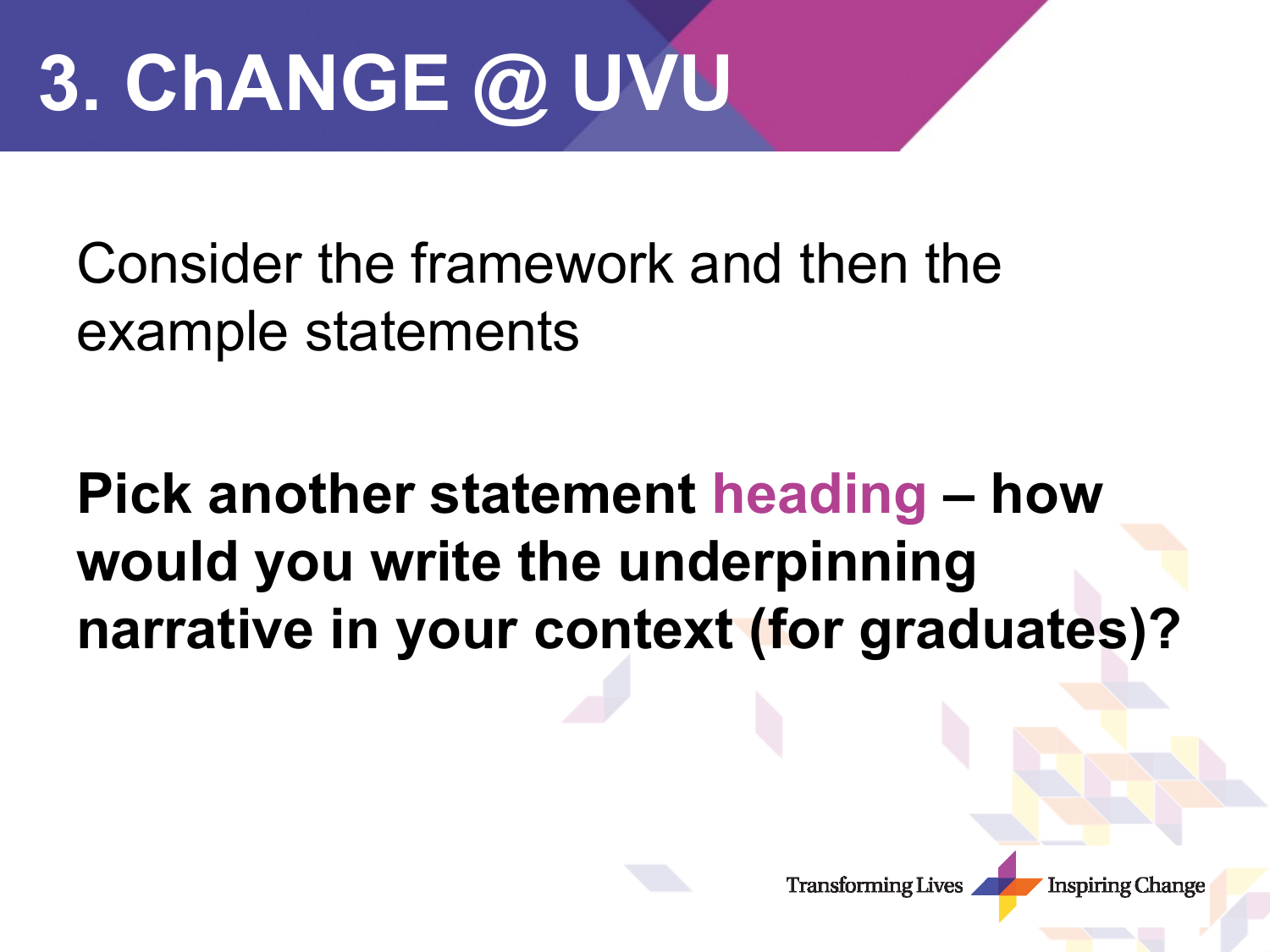Working from your newly created headline statement, have a go at one of the following:

- 1. Either use the existing Learning Outcomes toolkit to revise your own Learning Outcomes in the light of this framework; OR
- 2. Have a go at developing your own section of the toolkit for one of the blank skills

**Transforming Lives**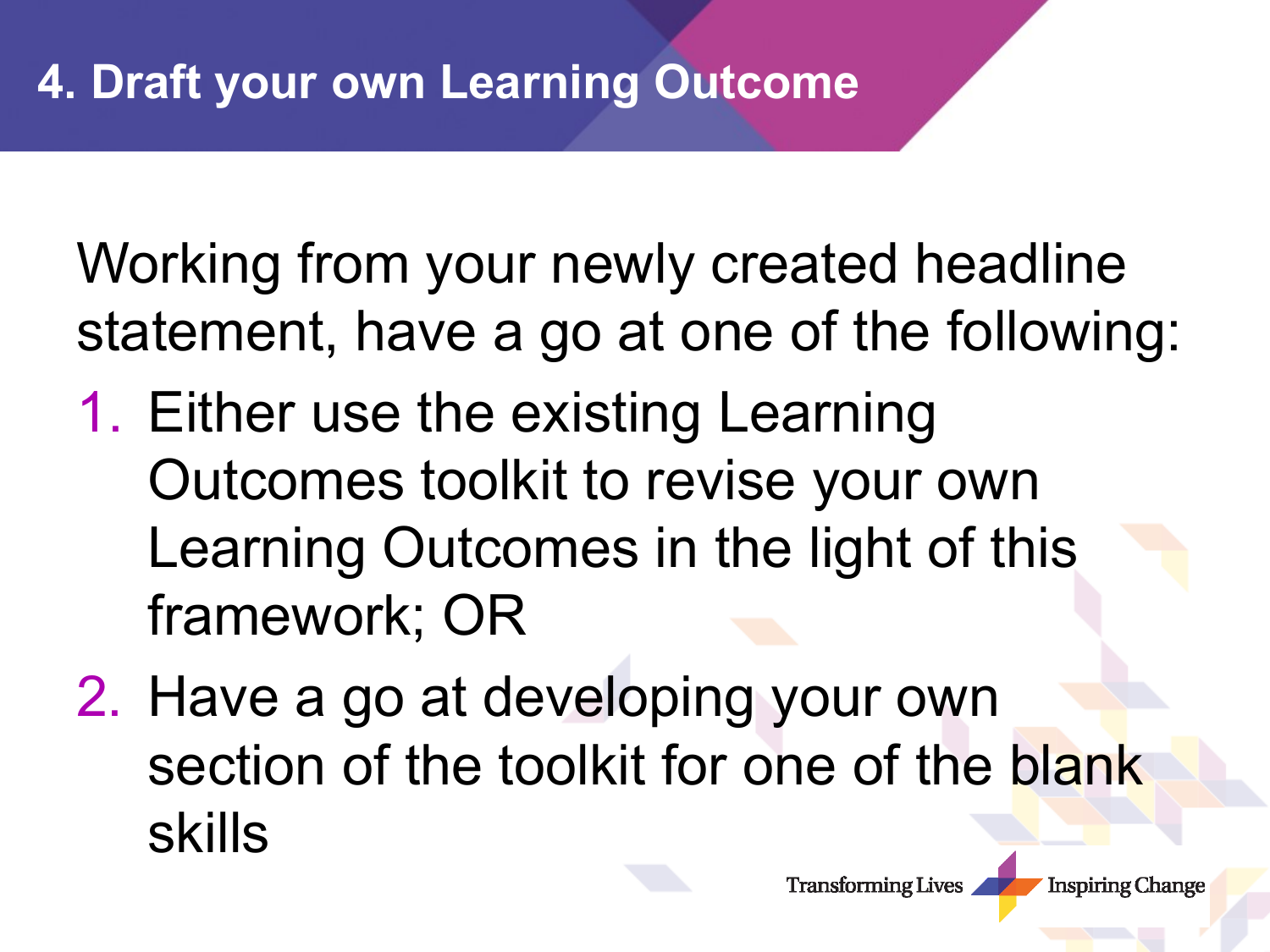